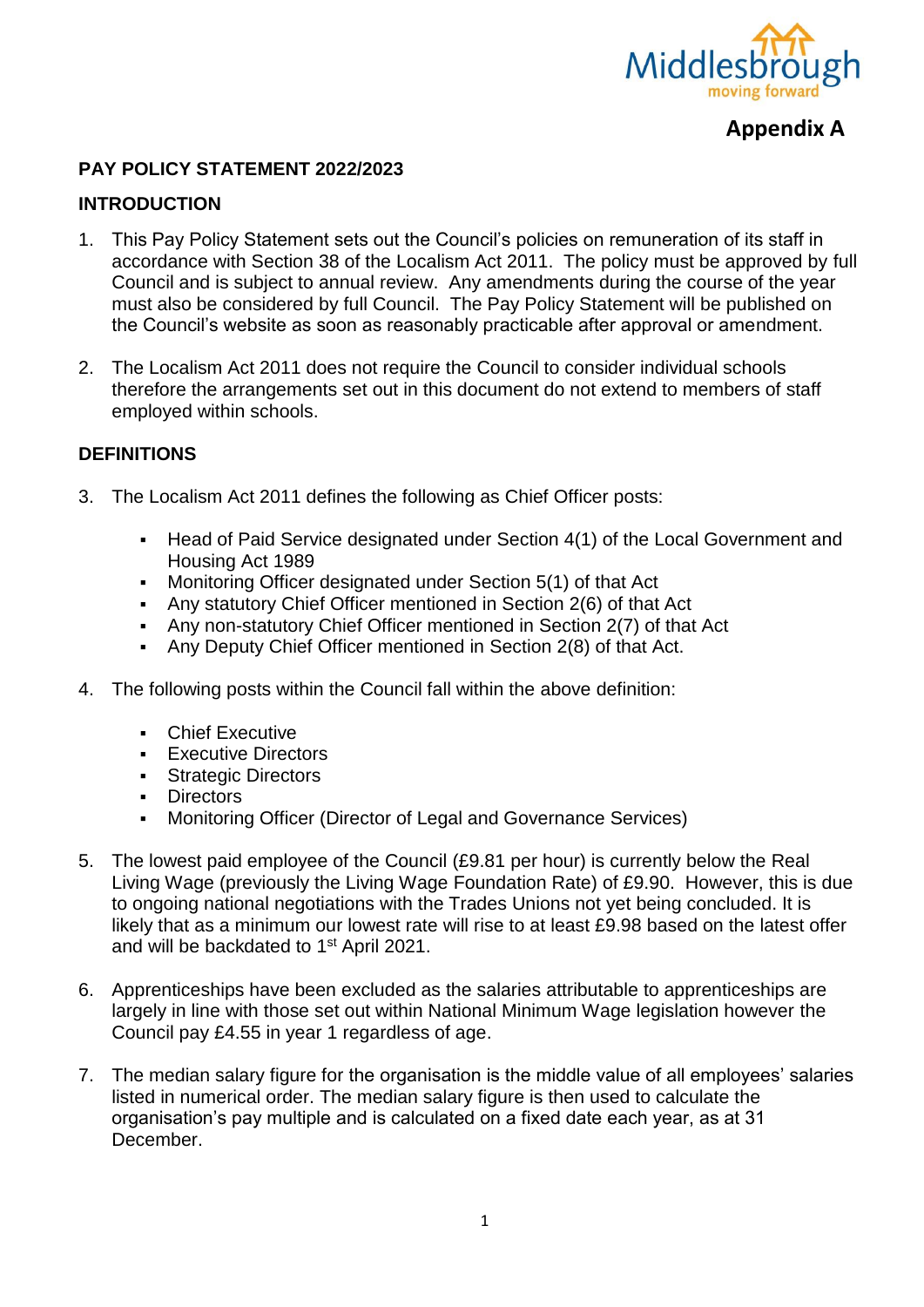### **CONTENT**

- 8. To comply with the Localism Act 2011, the Council is required to approve a Pay Policy Statement setting out details of the Council's policies on the following:
	- **Level of remuneration of Chief Officers**
	- **EXECTE:** Level of remuneration paid upon recruitment
	- Payment of increments
	- **Enhanced / additional pension contributions**
	- Payment of bonuses, performance related pay and severance pay for Chief Officers
	- Awarding additional fees for election work
	- The creation of new posts with a salary package over  $£,100,000$  per annum
	- **Employment of individuals already in receipt of a local government pension**
	- Employment of ex-employees as Chief Officers under a contract for services
- 9. The Pay Policy Statement also sets out:
	- The Council's approach to the pay of its lowest paid employees
	- The relationship between Chief Officer pay and the Council's remaining employees as set out within the context of the pay multiple calculation
	- **How this Pay Policy Statement will be publicised**

#### **CHIEF OFFICER REMUNERATION**

#### **Remuneration of Chief Officers**

10. The level of remuneration paid to Chief Officers is based on the Local Government Association Scheme and the policy on this was approved in December 2005 by the Mayor. The terms and conditions of Chief Officer Employment contracts incorporate nationally agreed Joint Negotiating Committee terms and conditions.

**.** 

#### **Post Salary Band**

| <b>Chief Executive</b>                       | £152,670            |
|----------------------------------------------|---------------------|
| <b>Executive Director</b>                    | £111,974 - £123,754 |
| <b>Strategic Director</b>                    | £105,811            |
| Joint Director of Public Health <sup>1</sup> | £88,984 - £94,546   |
| Monitoring Officer <sup>2</sup>              | £88,984 - £94,546   |
| Director Level 1                             | £88,984 - £94,546   |
| Director Level 2                             | £77,860 - £83,423   |
|                                              |                     |

#### **Level of remuneration paid upon recruitment**

11. The Council's policy on pay upon recruitment is set out within the Recruitment & Selection Policy Statement and Guide, which applies to all employees. The Starting Salaries Policy states that upon recruitment to a post, remuneration will begin at the bottom of the pay band unless agreed otherwise by the Director in exceptional circumstances. In the case of Chief Officers, the Chief Executive and the Director of Finance would be required to agree any variation to this policy.

 $1$  Director of Public Health has joint responsibility for Middlesbrough and Redcar & Cleveland

<sup>2</sup> Currently allocated to the Director of Legal and Governance Services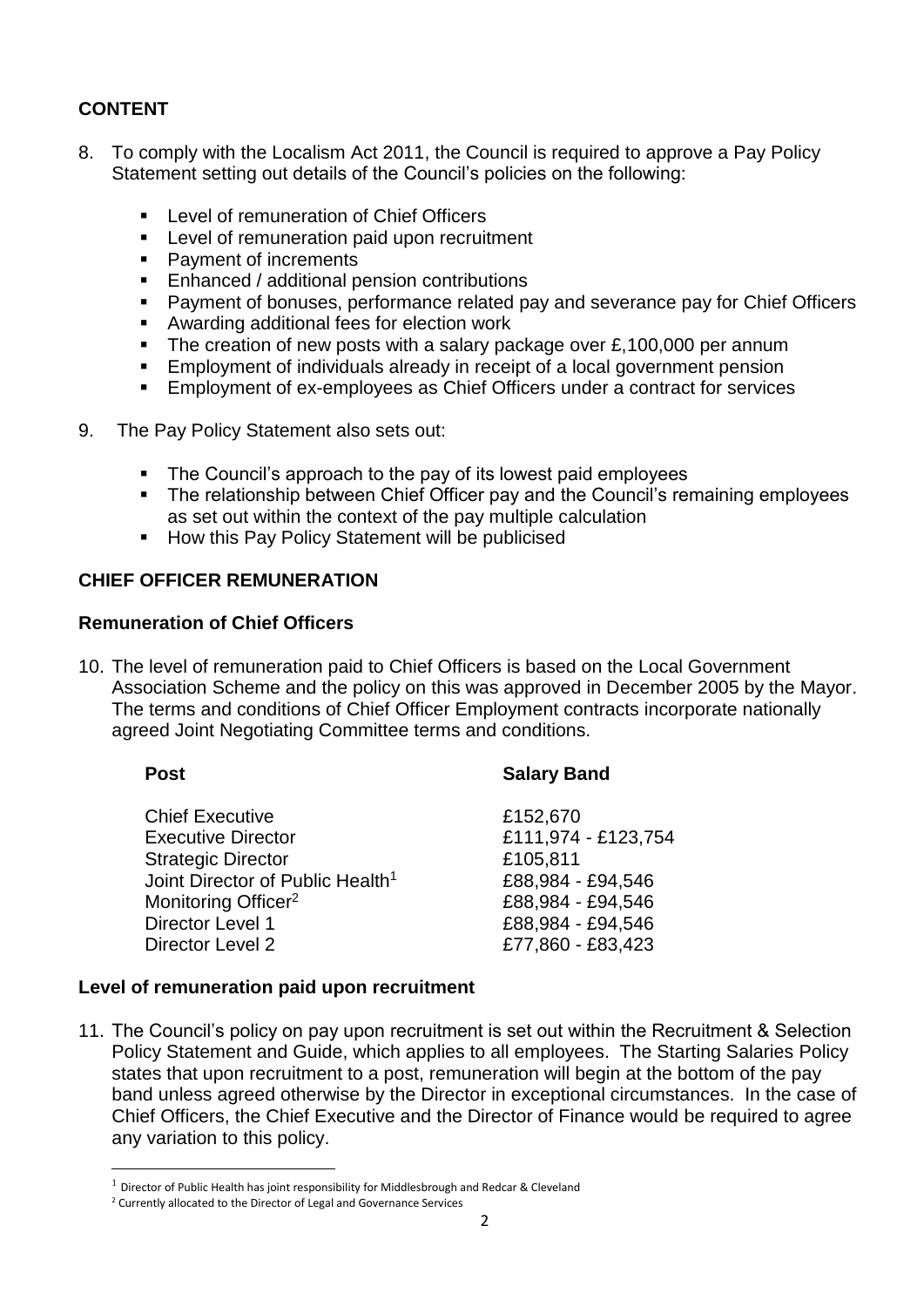#### **Payment of increments and increases in salary**

- 12. The Council's policy on the payment of increments is that all employees with less than six months' service on the first of April will receive their first increment six months after appointment, promotion or re-grading. Otherwise, all employee increments are payable on an annual basis on the first of April. Other increases in pay for any employee will only occur where:
	- There is a pay award agreed by way of national / local collective bargaining
	- There is a significant change to a job role which results in a higher salary being appropriate which is confirmed by an appropriate job evaluation process
	- Recruitment and Retention payments which, following consideration of the circumstances at the time, are deemed necessary and in the best interests of the Council and which are determined under the relevant policy relating to such payments.

#### **Enhanced / additional pension contributions**

- 13. The Council's policy on enhanced or additional contributions to pensions is set out within the Teesside Pension Fund Policy Statement and the Council's Statement of Policy regarding the application of the discretionary elements of the Local Government Pension Scheme regulation. These apply to all employees. These statements set out:
	- Allocation of employee contribution bands
	- Awarding extra benefits for early retirement situations
	- **Extending time limits for certain provisions**
	- Setting up a shared cost Additional Voluntary Contribution (AVC) scheme
	- Waiving actuarial reductions for early / flexible retirements

#### **Payment of bonuses, performance related pay and severance pay**

- 14. The Council's policy is that it does not operate bonus or performance related pay for its employees.
- 15. The policy on severance and redundancy pay is set out within the Reviews, Consultation and Redundancy Policy, which applies to all employees. This states that calculation of any redundancy payment to an employee will be in accordance with the Council's policy in relation to Redundancy. Redundancy payments will be based on age and years' service in line with the Statutory Redundancy table up to a maximum of 30 weeks, however the Council retains the discretion under the Local Government (Early Termination of Employment) (Discretionary Compensation) (England and Wales Regulations) 2006 to offer discretionary payments. Such discretionary elements will be approved by the Chief Officer Appointments Committee as a Committee of full Council.
- 16. Corporate Affairs and Audit Committee has approved a temporary enhancement of the Council's Voluntary Redundancy Scheme. This policy currently enables a multiplier of 1.25 to be applied to voluntary redundancies that arise either as a result of a review within a specific service area or from time to time within a Council wide scheme.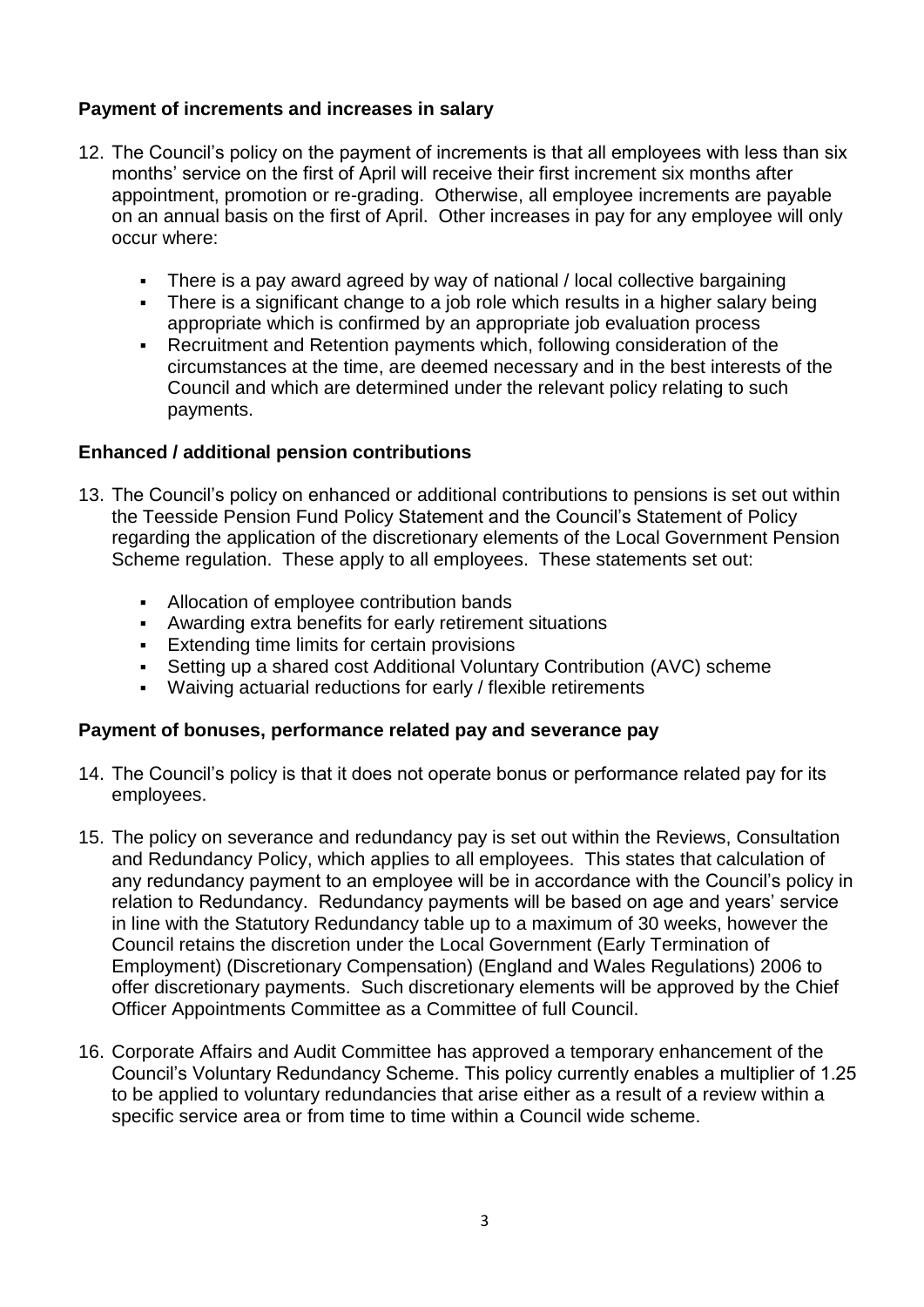- 17. Where consideration to allow voluntary redundancy/early retirement to terminate a contract of employment any redundancy payment, pension strain costs and/or salary in lieu of notice total amounts to a single payment of £100,000 or more, full Council or a committee thereof will be given an opportunity to vote before the package is approved.
- 18. Where an employee is contractually entitled to a payment in excess of £100,000 on the grounds of compulsory redundancy, failure to comply with this would place the Council in breach of contract and leave it exposed to litigation. Therefore, there is an exemption from the requirement to give Council an opportunity to vote on those cases where the payment of a severance package does not involve any discretion, this is because the Council is legally bound to comply with severance terms in any event.
- 19. The planned HR policy for settlement agreements, to outline the procedure and approval routes, has been delayed as a government consultation has taken place which would cover such payments (copy at Appendix 1). When the results of the consultation are published a policy will be developed accordingly.
- 20. In the absence of any exceptional circumstances which render it necessary in the best interests of the Council to do so, the Council will generally not re-engage any individual who has previously been employed by the Council and left that employment with the benefit of a severance, early retirement or redundancy payment.

#### **Awarding additional fees**

21. The policy on the payment of additional fees is set out within the Council's Constitution and decision making is delegated to the Corporate Affairs and Audit Committee. The Council's policy on the payment of additional fees to officers within the scope of this statement is that fees for election duties for Chief Officers are not included in salaries. These are determined separately in consultation with the other Tees Valley Councils. For contested elections, the fees are based on an agreed sum for the first 1,000 electors and a further sum for each additional 1,000 electors or fraction thereof, and a set agreed sum for uncontested elections. This policy of payment is approved by the Council's Corporate Affairs Committee and is in line with national guidance and legislation.

#### **Creation of new posts with a salary package over £100,000 per annum**

22. In line with the requirements of the Localism Act 2011, Council will be given the opportunity to approve salary packages for any new posts that would come within the scope of this Pay Policy Statement, defined within the Act as posts over £100,000 per annum. This includes any additional fees, charges or allowances that would be routinely payable. The approach to be taken when creating a new post is set out within the Constitution. Where a Chief Officer post is created which is under £100,000 the usual processes will be followed as set out within the Recruitment and Selection Policy and the Pay Policy Statement will be amended accordingly.

#### **Employment of individuals already in receipt of a local government pension**

23. The approach to the employment of individuals already in receipt of a Local Government Pension is set by the administering authority for the pension. The Local Government Teesside Pension Fund has resolved not to abate pensions on re-employment, having regard to the enactment of regulations introducing flexible retirement, unless an enhanced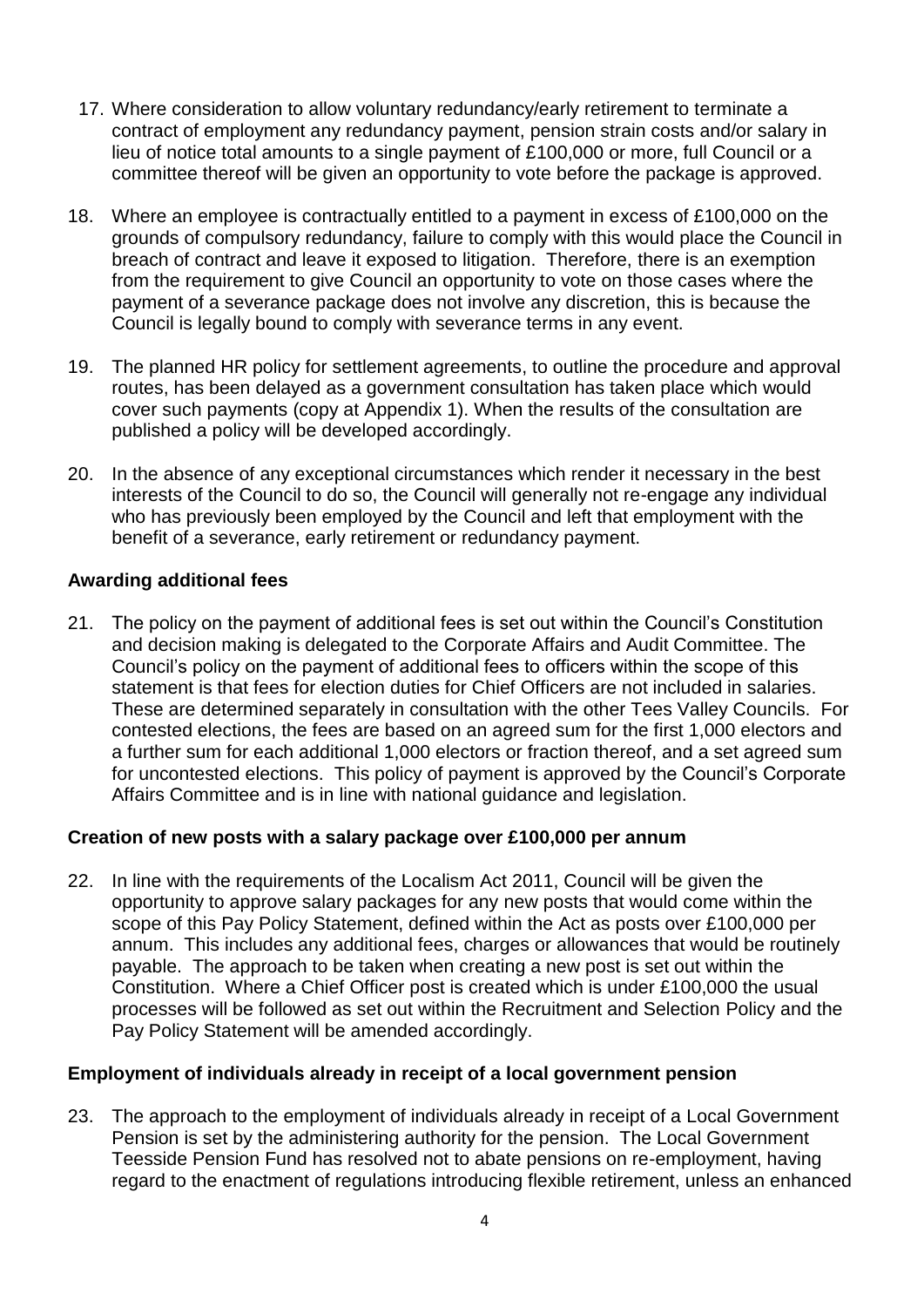ill-health retirement has been awarded. Some pensioners have been awarded extra pensions by their former employers to compensate them for retiring early. When this happens, the extra pensions, called compensatory added years (CAYs), are paid along with the Fund's retirement pension. These extra pensions may be abated upon reemployment or upon subsequent retirement, in accordance with the Local Government (Early Termination of Employment) (Discretionary Compensation) (England and Wales) Regulations 2000 (as amended).

#### **Employment of ex-employees as Chief Officers under a contract for services**

24. The Council's position is that this is generally discouraged, however there may be some specific circumstances where employment of an ex-employee under these terms could be the most effective and efficient way of meeting the Council's needs. If this situation applies formal approval must be sought from the Chief Executive in their role as Head of Paid Service.

#### **Chief Officers' Tax and National Insurance**

25. The Council does not enter into arrangements with individual employees to minimise their tax and national insurance contributions.

### **REMUNERATION OF THE LOWEST PAID EMPLOYEES WITHIN THE COUNCIL**

#### **Lowest paid employees**

26. As at 31<sup>st</sup> December 2021 the lowest FTE salary within the Council grading structure is £18,933.

#### **The Council's approach to the pay of its lowest paid employees**

27. The Council is committed to ensuring that pay and reward policies are fair and that the needs of the lowest paid employees are properly considered. The Council has completed the job evaluation process to ensure that all employees receive a fair and equal rate of pay for the work that they undertake. The lowest paid employees are currently paid below the Real Living Wage (previously the Living Wage Foundation Rate), the Council is signed up to nationally negotiated pay agreements.

#### **Relationship between Chief Officer pay and other employees**

28. The Council publishes its pay multiple in line with the Local Authorities (Data Transparency) Code 2015. The pay multiple is the ratio between the highest paid employee (£152,670) and the median earnings across the organisation (see paragraph 7 for information on the method used to calculate this). The current median salary earned within the Council is £21,748. The current pay multiple is 7.0.

#### **PUBLICATION OF THE PAY POLICY STATEMENT AND TRANSPARENCY INFORMATION**

29. The Pay Policy Statement is published on the Council's website. Further information on the remuneration of Chief Officers can be found on the Open Data section of the Council's website in line with the Local Authorities (Data Transparency) Code 2015.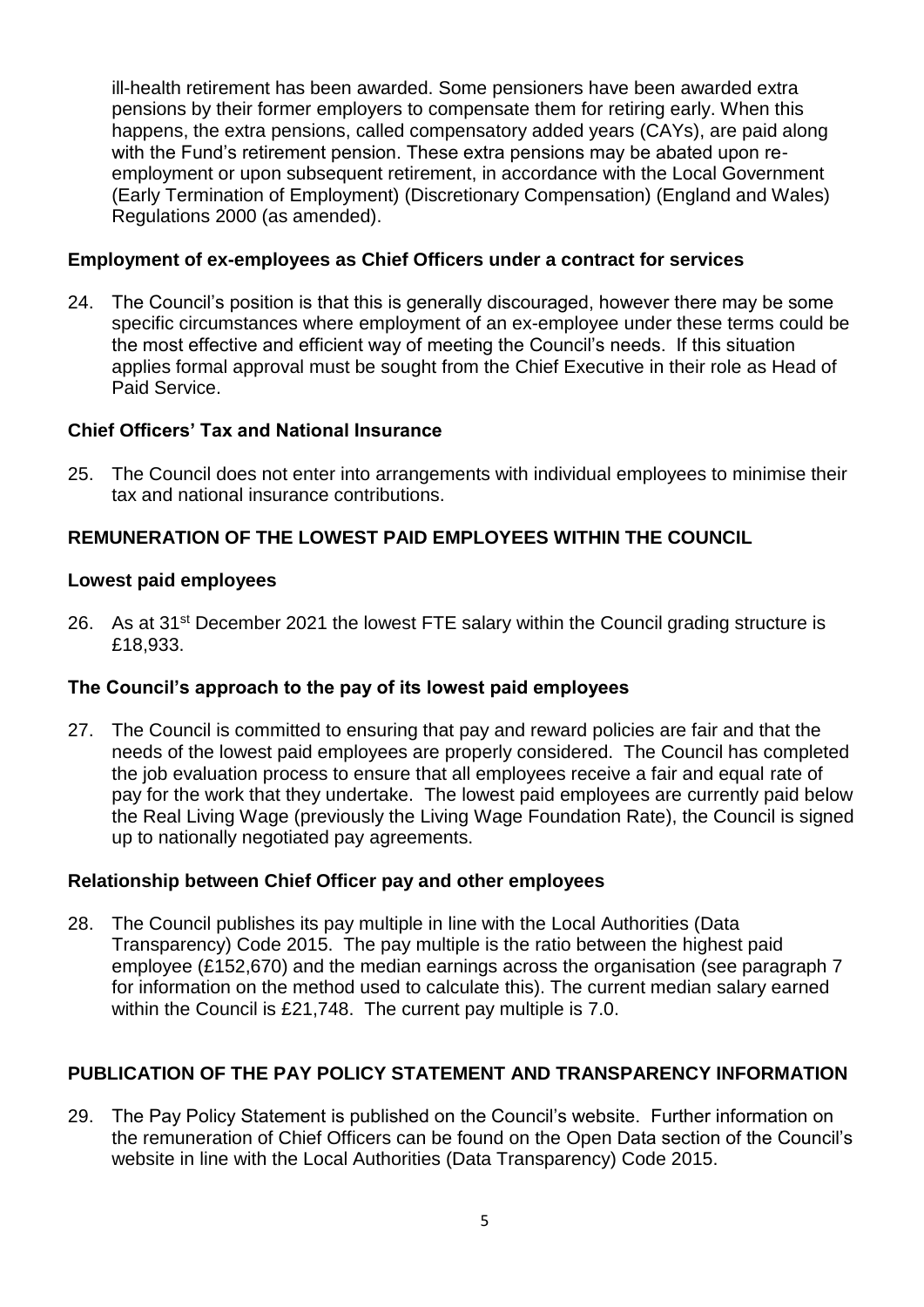#### **POTENTIAL FUTURE REVIEW**

#### **Recovery of Public Sector Exit Costs**

30. The Government is seeking to introduce legislation to require senior officers in the public sector (those earning over £80,000) to repay termination payments in the event that they return to the public sector within a prescribed period, which is currently proposed as 12 months. The enabling provisions are set out in the Enterprise Act which received Royal Assent in May 2016. However, there is no clear timeline for the implementation of these provisions.

#### **£95k Exit Cap on Public Sector Employees**

- 31. The Restriction of Public Sector Exit Payments Regulations 2020 came into force on 4th November 2020. The government then dis-applied the regulations with effect from 12<sup>th</sup> February 2021 and they were formally revoked on 19<sup>th</sup> March 2021.
- 32. It is anticipated that the Exit Cap will be revisited at some point in the future, the Pay Policy Statement will be amended to reflect any changes in regulation as required.
- 33. The Department for Levelling Up, Housing and Communities plans to introduce further changes to exit payments at the same time as the exit cap is re-introduced. However further consultation will be undertaken before any changes are made. The Pay Policy Statement will be amended to reflect any changes in regulation as required.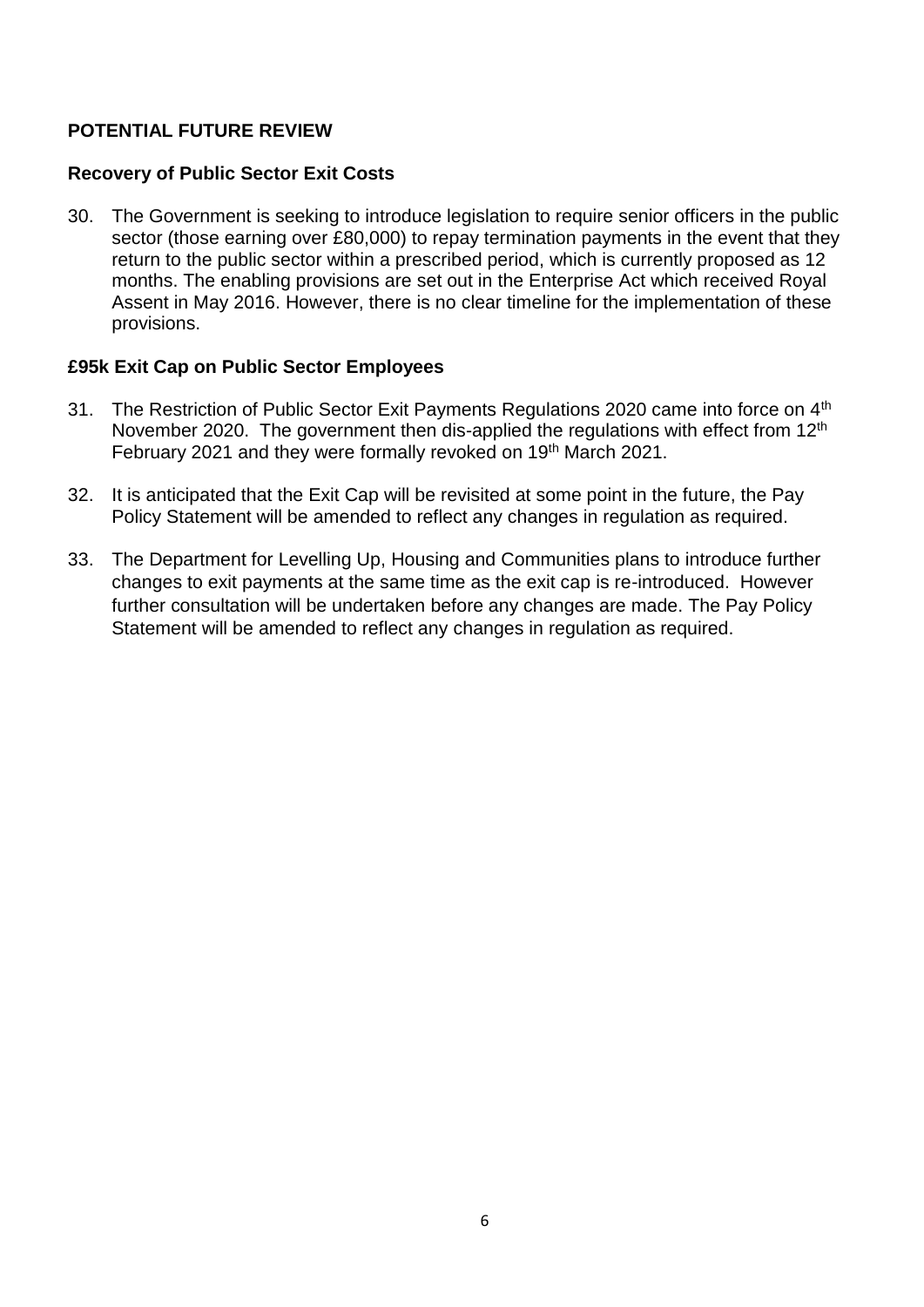# Statutory guidance on the making and disclosure of Special Severance Payments by local authorities

## Introduction

Most public sector workers enjoy statutory and contractual redundancy terms that are significantly better than the minimum statutory redundancy entitlement and are often higher than the value of redundancy payments made in the private sector. The Government is of the view that paying additional, discretionary sums on top of these entitlements ("special severance payments") do not usually provide good value for money or offer fairness to the taxpayers who fund them and so, should only be considered in exceptional cases.

This guidance forms part of the best value regime. The best value duty, as set out in section 3 of the Local Government Act 1999 ("the 1999 Act"), provides that "A best value authority must make arrangements to secure continuous improvement in the way in which its functions are exercised, having regard to a combination of economy, efficiency and effectiveness". The best value duty is relevant to local authority duties to deliver a balanced budget (Part 1 of the Local Government Finance Act 1992), provide statutory services (including adult social care and children's services) and secure value for money in spending decisions. This will include decisions to make Special Severance Payments.

Authorities subject to the best value duty (termed "best value authorities") are defined in section 1 of the 1999 Act. A list of these bodies can be found on page 6 of this guidance.

This guidance also sets out the Government's position on the use of Special Severance Payments made by local authorities.

The purpose of this guidance is to:

- Set out the Government's view that Special Severance Payments do not usually represent value for money and should only be considered in truly exceptional circumstances
- Set out the criteria employers should consider in the exceptional circumstances in which it may be appropriate to make a Special Severance Payment
- Give examples of the truly exceptional circumstances in which Special Severance Payments may be appropriate
- Clarify the disclosure and reporting requirements for Special Severance Payments.

Redundancy payments can be an important mechanism to allow employers to reform and react to new circumstances in the workplace, but employers have a responsibility to ensure that Special Severance Payments are only made when there is a clear, evidenced justification for doing so. They should also ensure that all relevant internal policies and procedures have been followed and all alternative actions have been fully explored and documented.

In the exceptional circumstances where it is decided that a Special Severance Payment should be paid, it is the responsibility of both individual employers and sponsoring departments to ensure their Special Severance Payments arrangements are fair, proportionate, lawful and provide value for money for the taxpayer.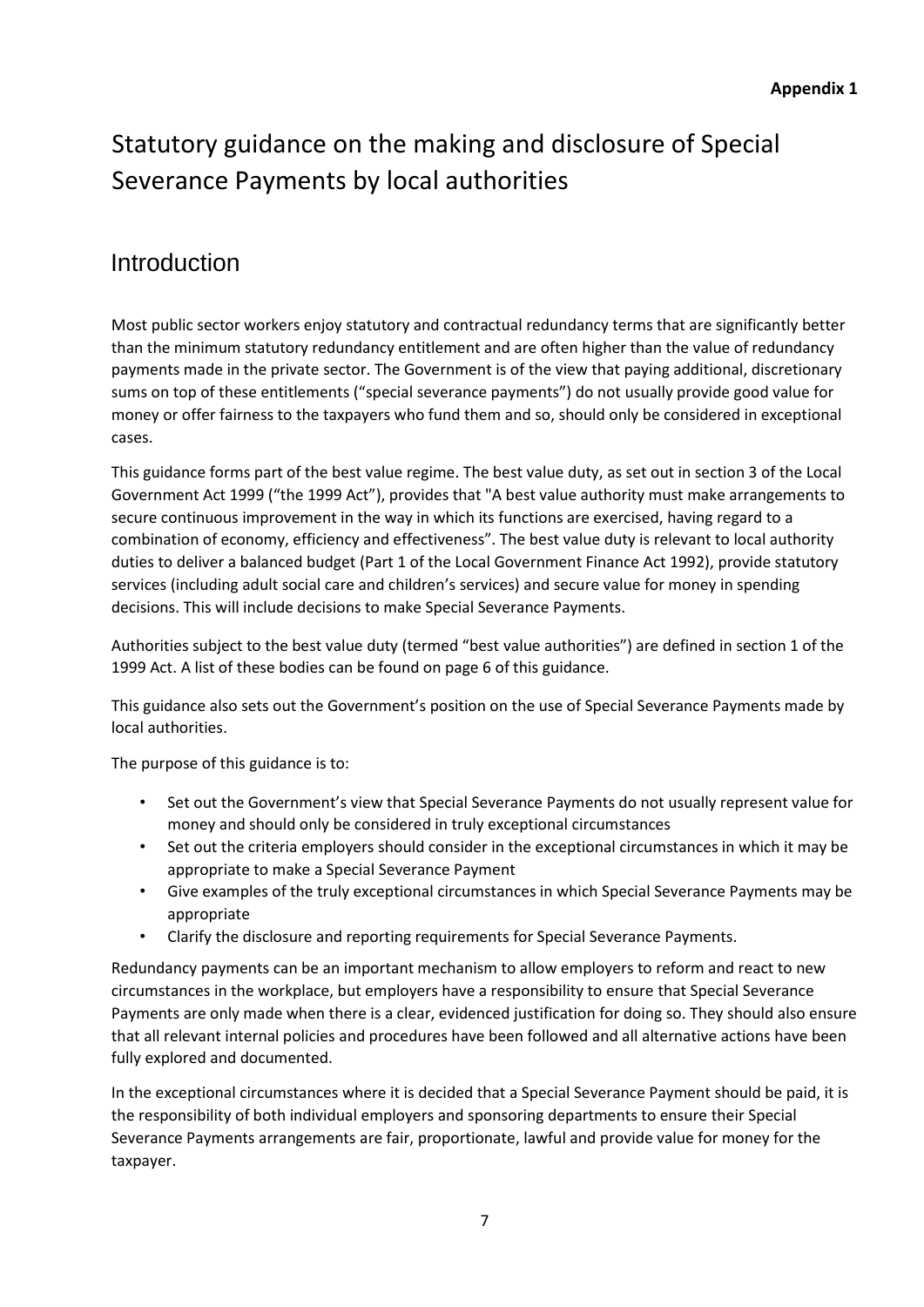## Chapter 1 – What is a special severance payment?

In the context of this guidance, Special Severance Payments are payments made to employees, officeholders, workers, contractors, and others outside of statutory, contractual or other requirements when leaving employment in public service. Employers may sometimes consider making such a payment in situations where the individual concerned resigns, is dismissed, or agrees a termination of contract. Which types of payments are Special Severance Payments will vary according to an employees' particular circumstances, and therefore the examples below are illustrative only.

It is established case-law<sup>3</sup> that such payments, where in accordance with legislation, may only be made where there is a convincing case that they are in the interests of taxpayers. Local authorities may not be generous at the expense of taxpayers and must genuinely consider payments to be in the public interest. In taking decisions elected members must make all proper enquiries and consider all available material that can help in coming to a decision.

The following types of payments are likely to constitute Special Severance Payments:

- a) Any payments reached under a settlement agreement between the employer and employee to discontinue legal proceedings without admission of fault;
- b) The value of any employee benefits or allowances which are allowed to continue beyond the employee's agreed exit date;
- c) Write-offs of any outstanding loans;
- d) Any paid special leave, such as gardening leave;
- e) Any honorarium payments or gifts;
- f) Any hardship payments;
- g) Any payments to employees for retraining related to their termination of employment

The following types of payments may constitute Special Severance Payments, depending on the terms of the individual's contract, relevant statutory provisions, any non-statutory applicable schemes and other relevant terms and conditions:

- a) Pay or compensation in lieu of notice (depending on the contractual basis for its payment);
- b) Pension strain payments arising from employer discretions to enhance standard pension benefits;

The following do not constitute Special Severance Payments:

- a) Statutory redundancy payments;
- b) Contractual redundancy payments, whether applicable to voluntary or compulsory redundancy, and whether agreed by collective agreement or otherwise
- c) Redundancy payments made in line with the requirements of the Local

1

<sup>&</sup>lt;sup>3</sup> In Re Hurle-Hobbs's Decision (1944) 1 All E.R. 249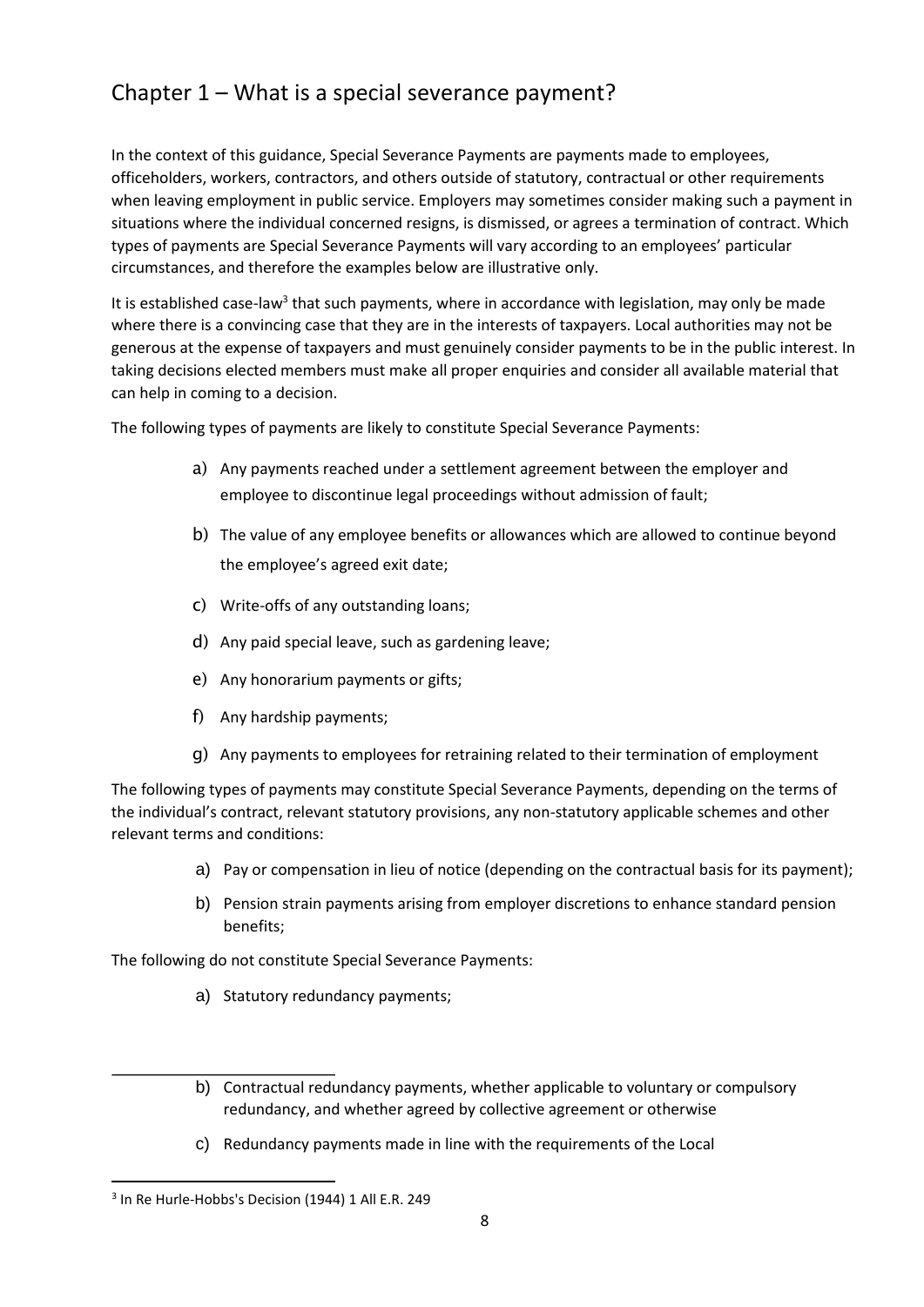Government (Early Termination of Employment) (Discretionary Compensation) (England and Wales) Regulations 2006;

- d) Payment for untaken annual leave;
- e) Payments ordered by a court or tribunal or agreed as part of a judicial or nonjudicial mediation;
- f) Payments made to compensate for ill-health, injury or death of the worker.

# Chapter 2 - Considerations for councils on potential Special Severance Payments

This Chapter provides guidance on relevant considerations for English local authorities in relation to making Special Severance Payments.

Local authorities must comply with the duty of Best Value explained in the introduction. In considering whether it is appropriate to make a Special Severance Payment, the Government expects local authorities to consider whether such a payment would be a proper use of public money.

#### *Economy*

Councils should be able to demonstrate their economic rationale behind proposed Special Severance Payments including consideration of:

- whether there is any feasible possibility of exiting the individual at a lower cost. Only where there is no such possibility should a Special Severance Payment be considered;
- how the exit payment will be perceived by the public and whether it is in line with the duty to manage taxpayers money appropriately;
- what alternative use could be made of that expenditure. All Special Severance Payments necessarily reduce the funds that would otherwise be available to deliver important public services;
- the setting of any potential precedent (e.g. where a Special Severance Payment is made to certain employees and not others);
- evidence for additionality, i.e. that those offered Special Severance Payments would not have, under any circumstances, been willing to leave with their statutory and contractual benefits alone.

#### *Efficiency and effectiveness*

In considering the impact of Special Severance Payments on efficiency and effectiveness, local authorities should:

- Seek legal advice on the prospects of successfully defending an employment tribunal claim, if an employee were to take a legal route to appeal any grounds of their employment being terminated. The chance of success and the costs likely to be incurred should be noted and weighed up against the costs of making a Special Severance Payments;
- Ensure that these payments are not used to avoid management action, disciplinary processes, unwelcome publicity or avoidance of embarrassment;
- Consider aligning with private sector practice, where payments are typically less generous. This is important given the added duty in the public sector to prudently manage taxpayers' money;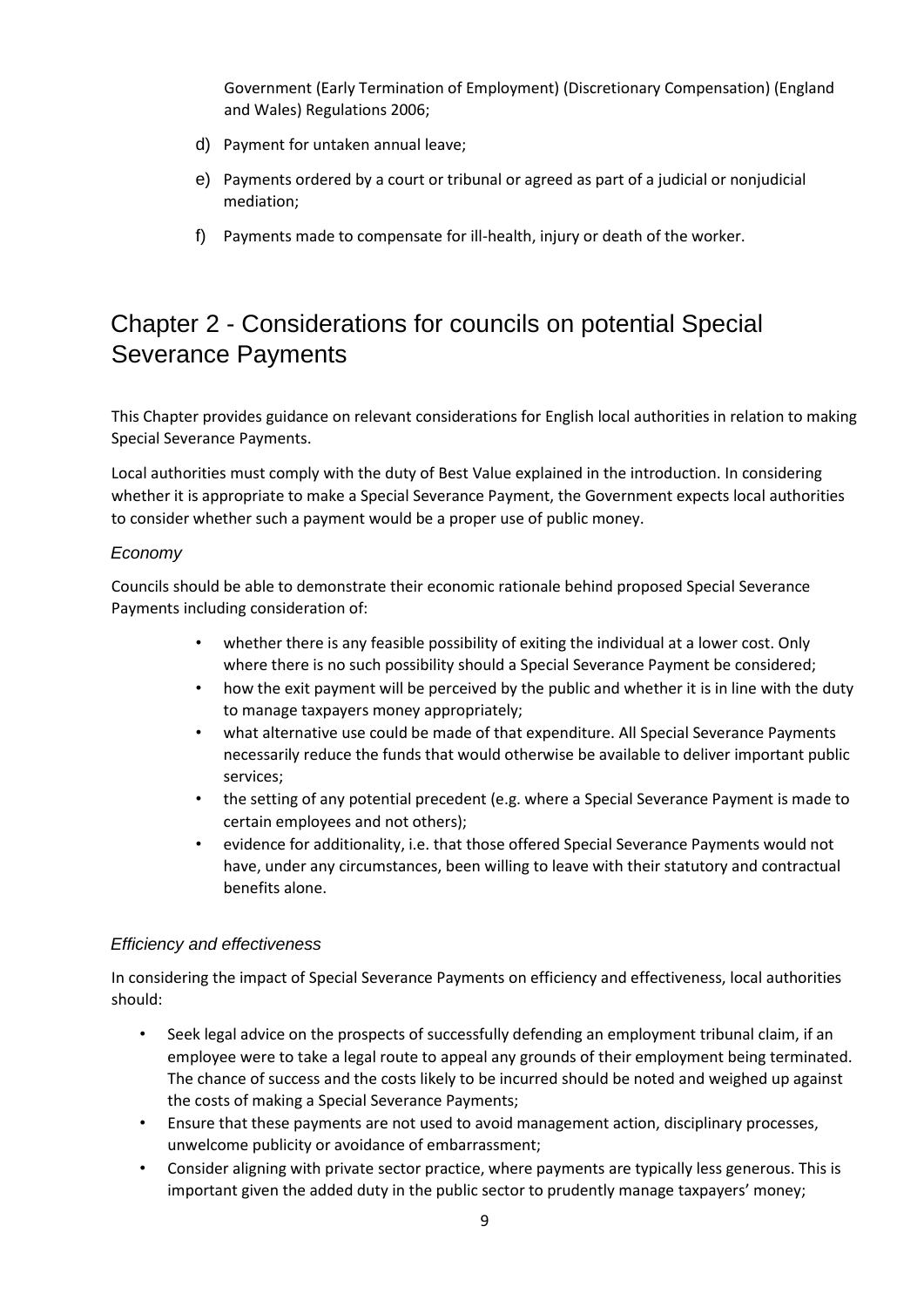• Manage conflicts of interest to ensure that individuals who are the subject of complaints play absolutely no role in deciding whether cases should be settled from public funds.

# Chapter 3 - Exceptional circumstances in which it may be appropriate to consider making Special Severance Payments

There may be exceptional circumstances where the existing statutory or contractual entitlements, or both, are insufficient to facilitate an exit or to offer sufficient compensation for loss of employment or office. This can apply to office holders as well as staff. These circumstances, which we expect to be truly exceptional and provide value for money, may be

taken into account by local authorities in deciding whether or not to make a Special Severance Payment.

Authorities may consider a Special Severance Payment in order to set aside what would otherwise be a reduction in entitlement caused by a break in continuity of service (e.g. where a member of staff has taken a break in service to accompany their spouse on military service overseas).

Authorities may also consider a Special Severance Payment in order to settle disputes, where it can be properly demonstrated that other routes have been thoroughly explored and excluded. After receiving appropriate professional advice, it may then possibly be concluded that a special severance payment is the most suitable option and prudent use of public money.

Those approving a Special Severance Payment related to a settlement agreement should be provided with appropriate evidence that attempts were made to resolve disputes before they escalated to a legal claim. They should also bear in mind that even if the cost of defeating an apparently frivolous or vexatious claims will exceed the likely cost of that settlement to the employer, it may still be desirable to take the case to formal proceedings. This is because winning such cases will discourage future frivolous or vexatious claims and demonstrate that the council does not reward such claims.

# Chapter 4 - Accountability and disclosure

#### *Accountability*

The Government expects that any Special Severance payments should be personally approved and signed off by the Chief Executive Officer (CEX), with a clear record of the Leader's approval and that of any others who have signed off the payment.

A system of legal duties also requires councillors to spend public money with regularity and propriety. Under section 151 of the Local Government Act 1972, "every local authority shall make arrangements for the proper administration of their financial affairs and shall secure that one of their officers [the section 151 officer or Chief Finance Officer] has responsibility for the administration of those affairs". The section 151 officer has an important role in holding councils to account and has duties to alert councillors and the auditor in the case of unlawful expenditure.

This role is complemented and reinforced by authorities' duty under section 5 of the Local Government and Housing Act 1989 to appoint a monitoring officer, who must report to the council when any proposal, decision or omission is likely to lead to contravention of any enactment, rule of law or statutory code.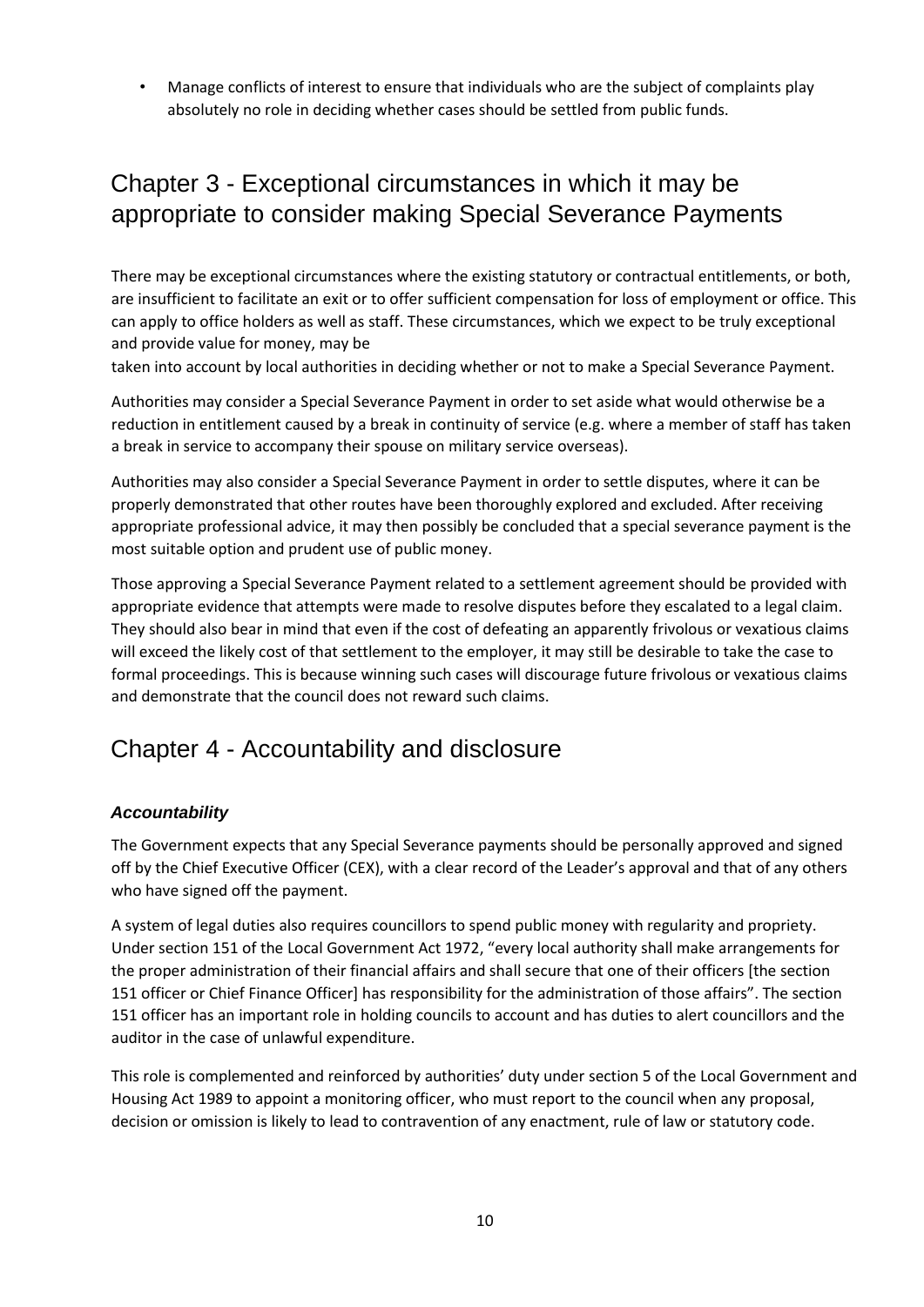As part of their duties, an authority's s151 Officer, and where appropriate, the Monitoring Officer, should take a close interest in and be able to justify any special severance payments that are made by that authority and in particular any payments made that are not consistent with the content of this guidance.

#### *Disclosure*

Clear and transparent reporting on exit payments is essential to make available better data on the number and level of exit payments made in local government. The availability of data on exit payments in the public domain by local authorities enables local accountability as well as effective management of public money and public confidence. In 2015, the Local Government Transparency Code was issued to increase democratic accountability through open access to information.<sup>4</sup>

MHCLG have initiated a new annual collection of data on exit payments (initially collecting data from 2014 – 2021) and the results will be published into official statistics and made available on the gov.uk website, subject to any necessary anonymisation or redaction to comply with data protection law. This data will help others to assess the number and level of exit payments made in local government.

Section 38 of the Localism Act 2011 requires the council to produce and publish a pay policy statement, which must include the authority's policies on termination payments. Further information on what the Localism Act 2011 requires can be found in existing guidance.<sup>5</sup>

In addition, Regulation 60 of the Local Government Pension Scheme Regulations 2013 requires local authorities to prepare a statement of its policy in relation to the exercise of the discretion to enhance pension benefits under Regulations 16(2)(e) and 16(4)(d) (funding of

**.** 

additional pension), Regulation 30(6) (flexible retirement), Regulation 30(8) (waiving of actuarial reduction); and Regulations 31 (award of additional pension)

As well as following existing guidance<sup>6</sup> on reporting exit payments councils should also disclose in their annual reports all redundancy payments, pension fund strain costs and other special severance payments made in consequence of termination of employment or loss of office (but excluding payments on death or ill-health retirement). All reporting should be anonymised and comply with data protection law.

<sup>4</sup> Local Government Transparency Code 2015,

[https://assets.publishing.service.gov.uk/government/uploads/system/uploads/attachment\\_data/file/408386/](https://assets.publishing.service.gov.uk/government/uploads/system/uploads/attachment_data/file/408386/150227_PUBLICATION_Final_LGTC_2015.pdf) [150227\\_PUBLICATION\\_Final\\_LGTC\\_2015.pdf](https://assets.publishing.service.gov.uk/government/uploads/system/uploads/attachment_data/file/408386/150227_PUBLICATION_Final_LGTC_2015.pdf)

<sup>5</sup> Openness and accountability in Local Pay: Guidance under Section 40 of the Localism Act 2011 https://assets.publishing.service.gov.uk/government/uploads/system/uploads/attachment\_data/file/85886/Fi nal Supplementary Pay Accountability Guidance 20 Feb.pdf

<sup>6</sup> CIPFA, Code of Practice on Local Authority Accounting in the United Kingdom 2020/21